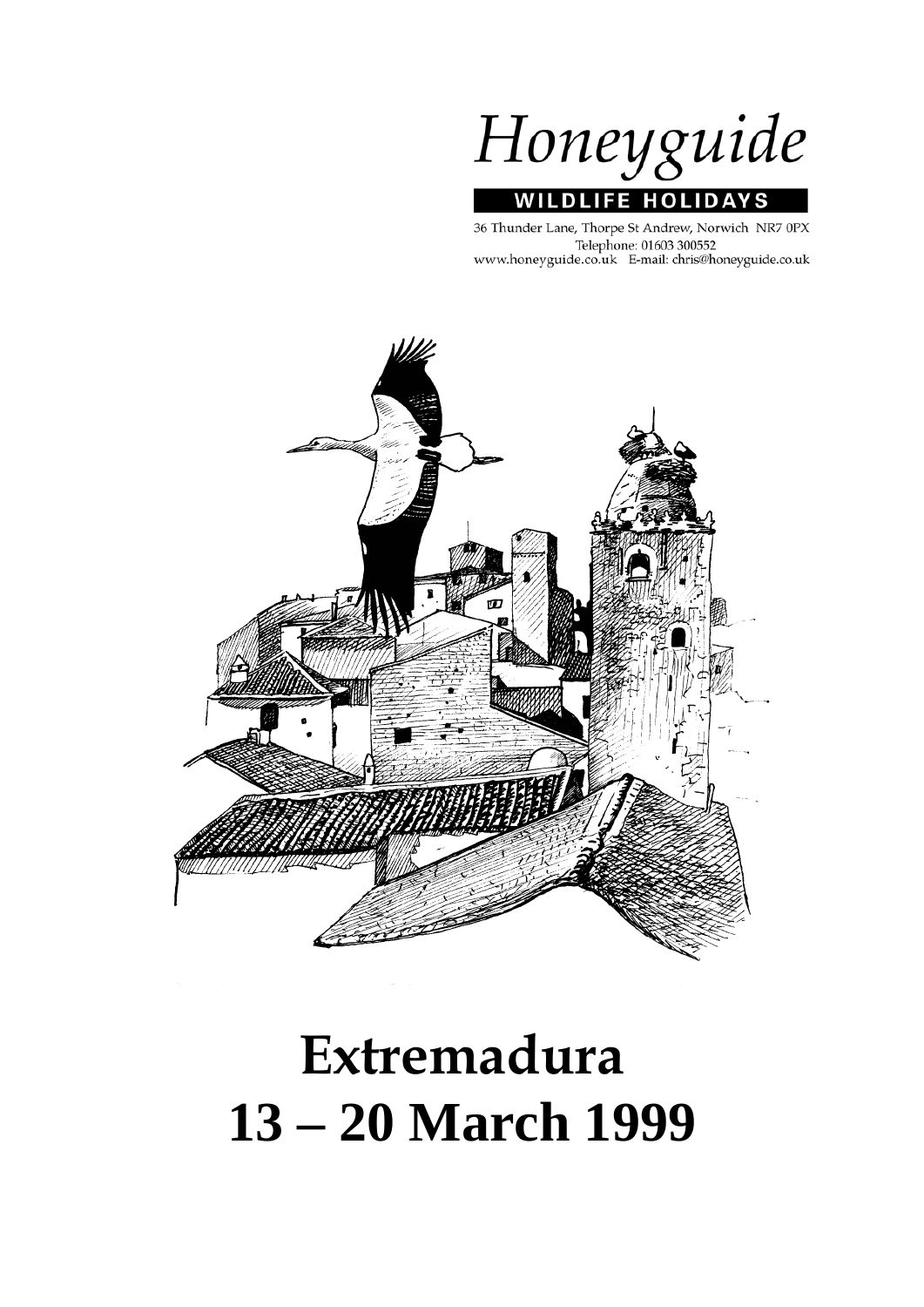**Extremadura 13 – 20 March 1999** 

#### **The group**

Bob Maxwell Enid Maxwell David Ryley

Edward Kirby

Winifred Smith Mundi Smith

Grahame Finch Philip Smith

Keith Crees

Gordon Collinson Pauline Collinson

Joyce Parr

Colin Rhodes June Rhodes

Jeffrey Thomas Lynda Thomas

Leaders Ivan Nethercoat Sandy Graham Hearl Mallorca

Report by Ivan Nethercoat, illustrations by Rob Hume. Front cover: white storks at Trujillo

As with all Honeyguide holidays, £25 of the price of the holiday was put towards a conservation project, in this case for La Sociedad Española de Ornitología (SEO), the Spanish Ornithological Society, and its work in Extremadura. During the holiday, Carlota Viada Sauleda of SEO's Madrid office twice came to Trujillo to collect the cheque for £830 from this year's two holidays in Extremadura (£25 per person x 32 plus an extra donation). This was then topped up by further generous contributions when Graham auctioned the spare wine.

This brings the total given to SEO since the first Honeyguide holiday in Spain in 1991 to £4,650, and the total from all Honeyguide holidays to £15,100. A thank-you letter from Carlota appears at the end of this report (but not this web version).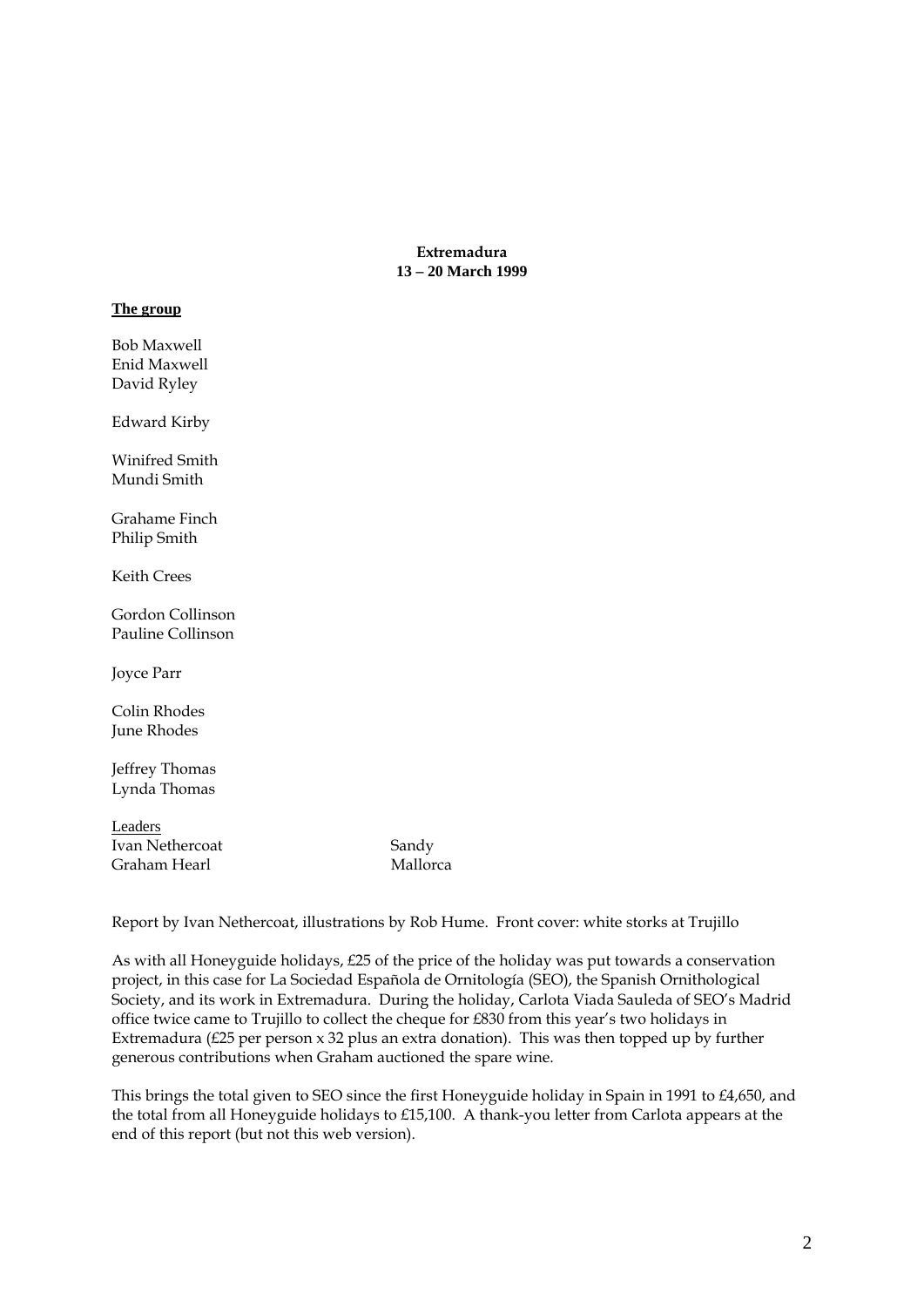#### **Extremadura March 13 - 20 1999**

A week of warm weather and marvellous birds. However a dry winter meant that many of the flowers were yet to flower. The area had had a very dry winter; some of the plains were very dry, resembling autumn more than spring. The birds did perform well though so everyone was very happy. Keep buying cork!

#### *Ivan*

# Saturday 13 March - Gatwick to Trujillo

A prompt gathering at Gatwick and onto the plane on time only to be delayed by three passengers (not Honeyguiders) who'd had their luggage transferred but now could not be found. This meant we lost the opportunity to take off at the required time and sat on the runway for an hour waiting for another `window'. Apart from this all went well except that we were now travelling in darkness so saw nothing of the surrounding countryside on the way to the hotel. So wearily to bed wondering what the new day would bring.

# Sunday 14 March - Belén Plain

A gentle start to the day with breakfast at 8 o'clock followed by a short drive through Belén Village and onto the open plains. These areas are declining throughout Europe as agriculture becomes more intensive. The wildlife of the area cannot compete with modern agricultural methods and conservation organisations are working with local farmers and the EU to try to keep these areas farmed traditionally but also to give the farmers a reasonable income.

Our first step was along a fairly non-descript track but full of surprises. Great spotted cuckoos gave us a marvellous flypast, a male subalpine warbler was feeding amongst the Spanish broom while a southern grey shrike used a fence as a hunting post. White storks were all around and three great bustards suddenly appeared, flying over towards the open plains in the distance.

Once out onto the plains we were soon rewarded with some of the specialities of the area as well as the local regulars such as crested larks and Spanish sparrow.

The fields were alive with the songs of corn buntings and larks - and as we got deeper into the plains calandra larks were everywhere, their black underwings and white trailing edge being very distinctive. A quick stop by the side of the road gave everybody good views of larks, black and griffon vultures, red and black kites while in the distance 20+ little bustards took flight shortly followed by a flypast of seven black-bellied sandgrouse.

Surprise birds were two merlins chasing larks over the open grassland. Three little bustards flew and landed allowing us all to get telescope views as they fed in the dry grassland.

Back at Trujillo the day was finished off with a quick visit to the "smelly pond", a small lake near the town, proving a little magnet for migrants. The reeds on the edge gave a feeding area for chiffchaffs and perches for numerous swallows. On the shore and in the water were a small flock of little egrets, five black-winged stilts, snipe, redshank, 36 little grebes and migrant meadow, tree and water pipits. Lesser kestrels were on very good view in the low evening sun.

# Monday 15 March - Monfragüe

What a day! Many of the sites demand an early start so breakfast was at 7.30 with an 8.15 departure to one of the best wildlife areas in Europe.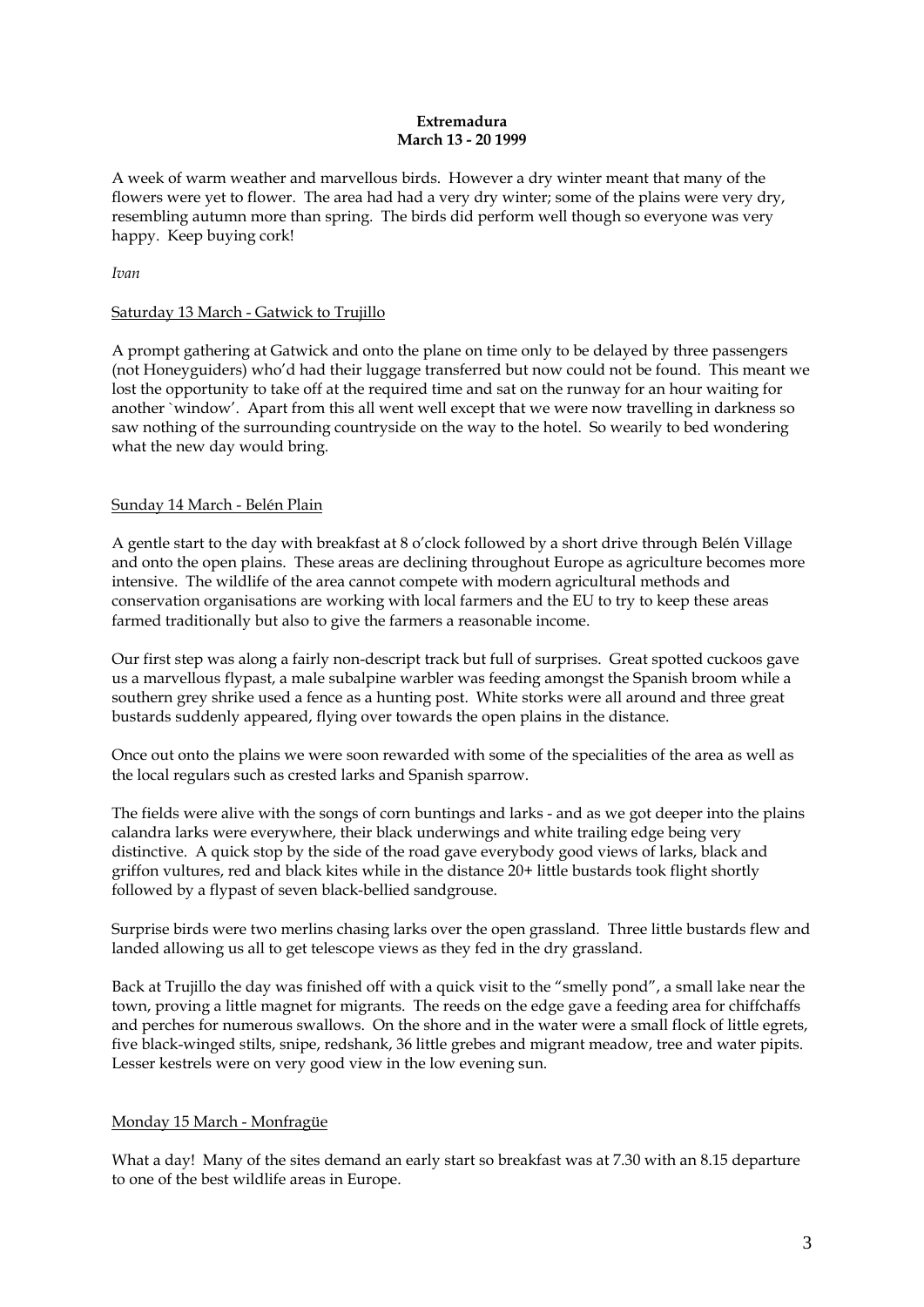We journeyed into low mountains, passing olive and holm oak groves with fleeting glimpses of azure-winged magpie. First stop was at the Castillo de Monfragüe, a superb viewpoint, today in glorious weather. Hawfinch and rock bunting greeted us on the climb up to the viewpoint, from where we had stunning views of scenery and birds. Here the vultures can be seen rising on nearby thermals before dispersing and drifting past very close at eye level and below. Flocks of 50+ griffon vultures, with a handful of black and a couple of Egyptian vultures, frequently massed in front of us.

The top of Peñafalcon was not only the source of the vultures' thermals but also provided a bush in which two Spanish imperial eagles were perched. A large pale head, big beak and large dark body almost passed for a black vulture at this distance where size becomes very difficult to judge. One bird eventually took to the air showing a distinctive profile and sub-adult plumage. On the way back to the cars, hawfinch, blue rock thrush and red-rumped swallow all gave good views, while by the vans Mundi showed us a large tortoiseshell butterfly - now extinct in the UK.

A short drive to overlook the reservoir and rocks of Peñafalcon added a glorious black stork, fully resplendent in its iridescent green plumage. Rock buntings were seen by some of us very well and the azure-winged magpies proved to be just as elusive as on the drive to the park.

Here we also got a lovely view in the telescope of the unusual nettle-tree butterfly - sole member of its family in Europe. This newly awakened insect was sunning itself before egg laying on what were presumably nettle trees, although being in early bud with no leaves, positive identification was difficult!

A coffee stop at the 'visitor centre' gave us another view of imperial eagle as well as short-toed eagle and a lovely pied wagtail - feeding alongside a more 'normal' white wagtail.

On to lunch overlooking a colony of griffon vultures and a chance for some quick botanising again - *Astragulus lusitanicus* was putting on a good show by the roadside along with its more demure relative from the pea family, V*icea lutea* the yellow vetch, and French lavender for company.

The cliffs at Tiétar allowed even closer views of resting and nesting griffon vulture as well as a wonderful display of birds of prey. Short-toed eagle, booted eagle, marsh harrier, a flock of 12 black kites and several black vultures, red kite, and Egyptian vulture as well as black stork left us all with sore necks before the drive home. Here too were the glorious hoop petticoat narcissi, tree heath and wonderful delicate narcissus.

The drive home finally allowed us to catch up with azure-winged magpie in fields of holm oak. In the evening sun they spectacularly lived up to their name as a flock of some 15 birds moved through the field allowing us all excellent views. Sharp-eyed Mundi also caught a glimpse of our star bird here when she caught sight of a black-shouldered kite hunting among the olive groves. An earnest search soon found the bird perched on top of the oak in full sunlight. Everyone got excellent views through the telescope of this elusive speciality of the area.

#### Tuesday 16 March - Valdesalor Plain

Up for our usual 7.30 breakfast and 8.15 departure this time to an area of open plain south of Cáceres. Our 10.00 arrival was greeted by a cool wind to lower the temperature enough to warrant coats in the full sun. This walk took us well off the road into an area of open plain so typical of what makes Extremadura special.

Purple carpets of sand spurrey lined the way as we set off into a still very dry and barren habitat. The area was covered with dried heads of last year's thistles with no sign of new growth. This provided perfect cover for the key birds of the area and food for many more such as goldfinch.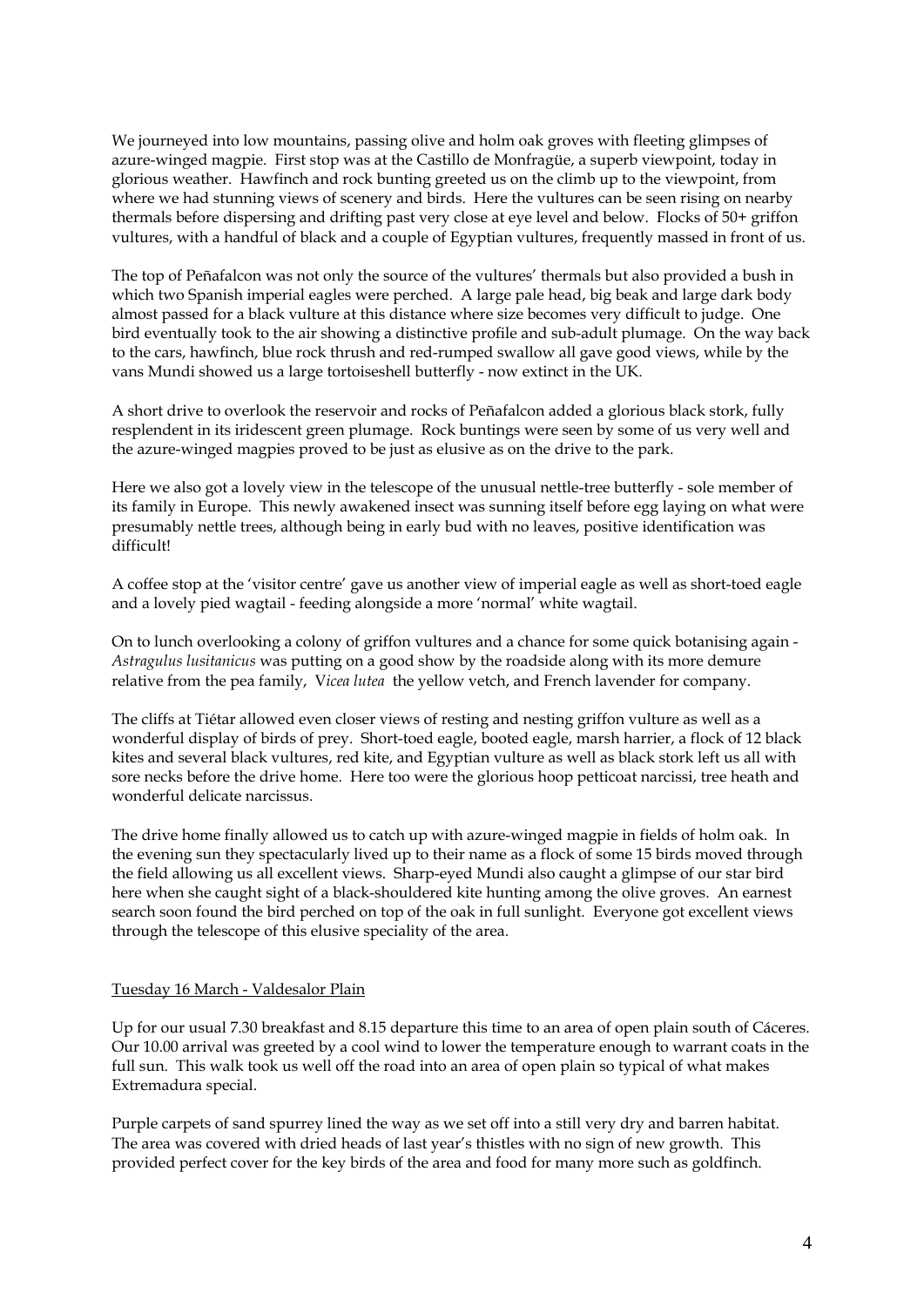Keith's sharp eyes soon spotted two stone-curlews trying to use the thistle for cover but without success as all got good views in telescopes. The same applied to the little bustards, which also gave us excellent views as they walked off with that 'if I walk quietly maybe they won't see me' look. Northern wheatears joined crested and calandra larks in sheep fields, as did three skylarks.

Farther on we had distant views of three great bustards which kept us going in the full sun. The birds proved wary and were easily spooked and flew out of view, only to reappear with seven companions when most of the party had turned back. Lunch was taken on the plain before a quick stop for coffee and a drive along a quiet road over the plains toward Monfragüe before heading back to Trujillo.

The glorious evening light did not reveal many species but we did get excellent views of calandra larks, Egyptian vulture, cleopatra butterflies, marsh frogs, a disappearing hen harrier and to end the day a close and perfectly lit flock of 50 great bustards for all to see through telescopes. Back to the hotel for a talk from Carlota from SEO.

# Wednesday 17 March Monroy and Río Almonte

7.30 for 8.15 and another bright clear day and very hot in the afternoon.

This was a day to explore the back roads and fields on the road to Monroy at the edge of the National Park. The bright morning light was perfect for the route we took and with frequent steps by streams, farms and fields the birds and flowers soon showed well. Catchfly (*Silene*) lined the roadsides and a hummingbird hawkmoth was sunning itself before foraging for nectar in the warming sun.

By a small river we were greeted with red-rumped swallows, Cetti's warbler, storks nesting and Sardinian warbler. Over a ridge what appeared to be a buzzard was warming up in the early sun, just the head and shoulders in view. When warm the bird transformed into a black kite as it took off and gave us a lovely flypast! This was soon followed by three great spotted cuckoos, allowing us all to see these birds really well.



Back in the bus to a small rise overlooking fields and within 10 minutes we'd seen a beautiful male hen harrier, buzzard (a real one!) black-shouldered kite, little bustard and of course calandra lark and black vulture!

On to the Río Almonte and a pair of very smart black wheatears, as well as numerous striped-necked terrapins and Egyptian vulture. A welcome café in Monroy not only gave liquid refreshment but also a grandstand view of lesser kestrels hunting over the town.

We lunched with azure-winged magpies and walked down a flower lined track along a stork colony in stone pines. *Silene*, numerous crucifers, *astragalus* and *cistus* lined our route while familiar butterflies such as small copper and small heath flew with the less usual Provence hairstreak. Numerous azure-winged magpies accompanied the route, a pair of black-shouldered kites put on a good show atop a pine tree and male hen harrier cruised overhead.

Back to the Río Almonte, but a different bridge and a chance to unwind and potter in warm evening sunshine. Kingfishers, serin and linnets were seen to a chorus of marsh frogs and clumps of *Narcissus jonquilla*.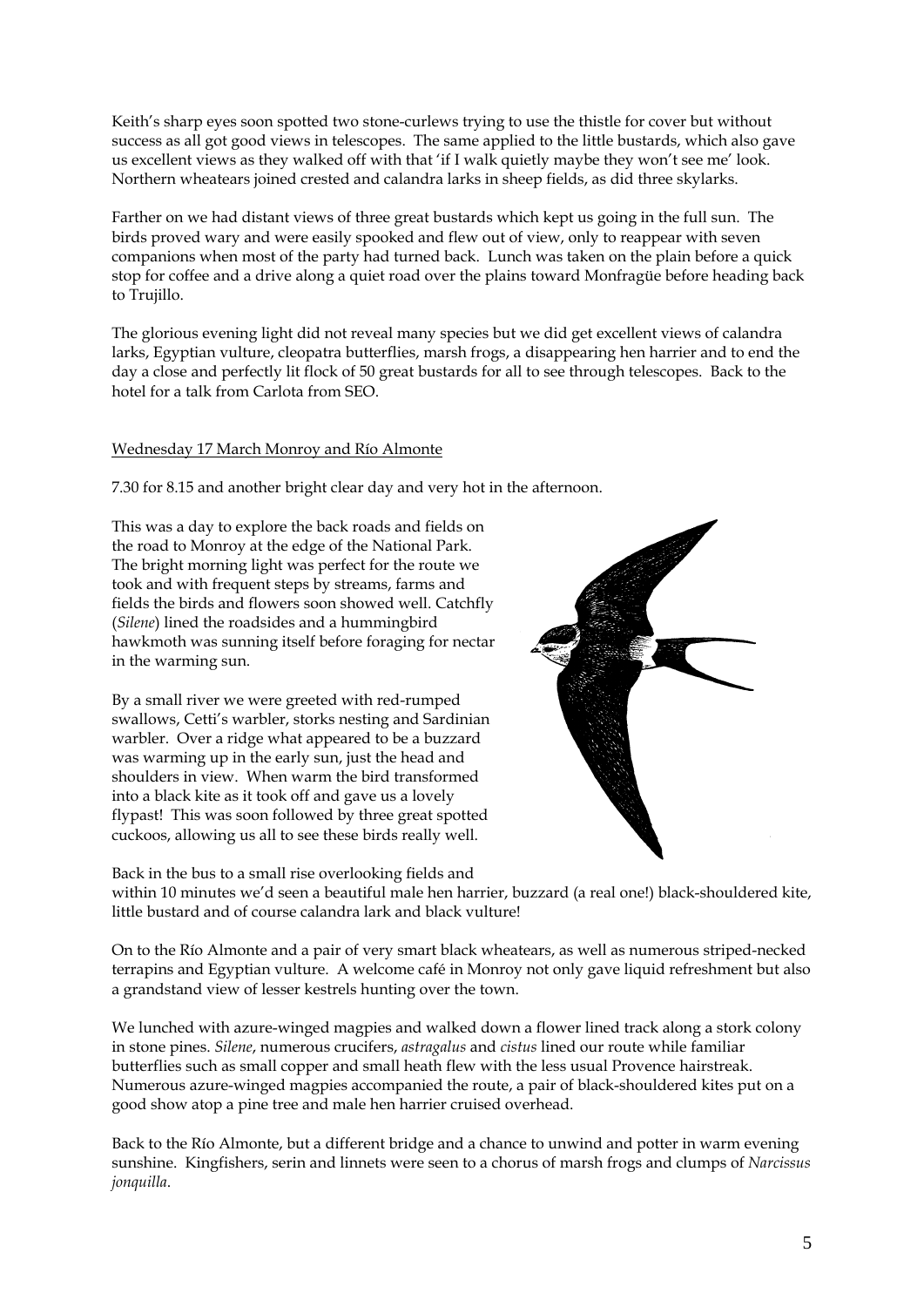#### Thursday 18 March - Trujillo & Belén

A later start today with an 8 o'clock breakfast before a walk into town. Trujillo is a magical place, full of narrow streets, a bustling market and a castle offering beautiful views over the town and countryside.

From the town, lesser kestrels performed overhead and a walk back to the hotel via the town pond revealed that many of the birds were still around - cattle and little egrets, black-winged stilts and black-tailed godwits all to be seen.

After lunch we drove to the Belén Plain. A small track across the plain gave us all excellent views of great spotted cuckoo and subalpine warbler. As the afternoon wore on the heat increased to a very hot day but while quiet for birds, the delightful Spanish festoon butterfly put on a great view.

Back on the plain the birds stayed quiet until late afternoon when we had the luck to see really good views of some 50 little and 12 great bustards. The great bustards were displaying to everyone's surprise and to finish off the spectacle we had a close flypast and landing of a short-toed eagle.

Back to Spar for some Spanish bargains and our normal meal-time of 8.30.

#### Friday 19 March - Monfragüe

Our last day and the hot weather continued for a final look at Monfragüe. This was a fiesta weekend and the steps to the Castillo had an ice cream vendor in place by the time we arrived. Here everyone had good views of rock bunting and some very close nesting griffons. The hawfinches were seen by a

few members of the party and a black wheatear put in a brief appearance. From the top, the two strange plumaged imperial eagles were in the same bush they occupied last time we visited the site. The vultures were warming up and leaping off the cliffs as we left for Villarreal. Similar birds to our last visit except for a great short-toed treecreeper (looking very similar to ours!) and a surprise flyover of seven cranes! Scarce swallowtail drifted past for us all to see before we made our way to the shade of cork oaks at Tiétar for lunch. A great spotted woodpecker flew over before we saw a possible Bonelli's eagle - soon dismissed as a Spanish imperial as it was joined by an older looking bird to which it started displaying; wings tucked in for great plunging dives and rolls. The bird was a long way from full adult plumage yet seemed well paired up with its partner.



The afternoon was very hot now and the birds quiet so we took a slow drive back to the hotel for showers, beer and packing!

Footnote: recent accounts of Spanish imperial eagle comment on the lack of knowledge of sub-adult plumages. However the strange bird we saw seems likely to have been somewhere between 4 and 5 years old. There is also a record of hybridisation of Spanish imperial and golden eagle.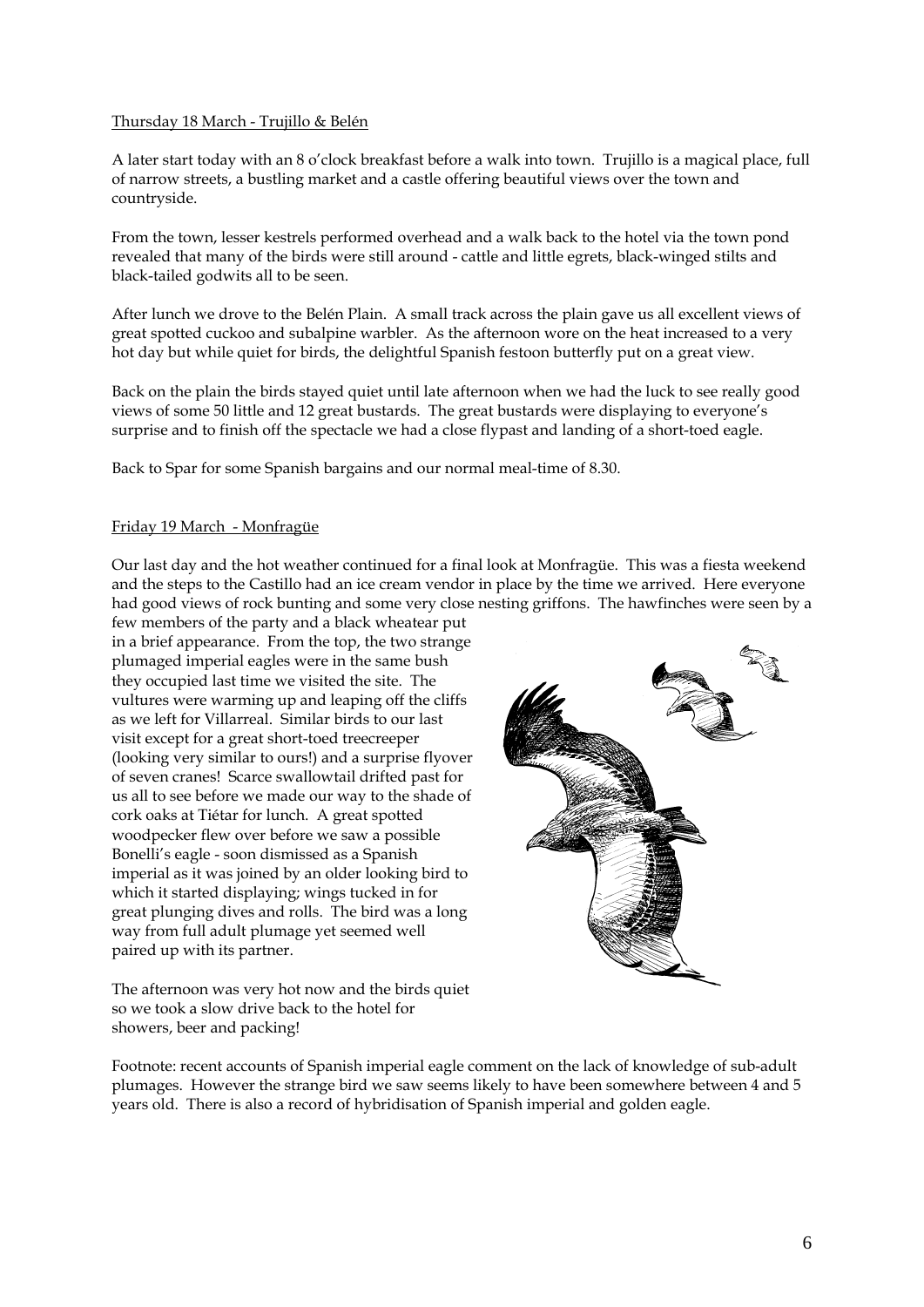# **Extremadura March 13 - 20 1999**

| Little grebe           | 36 Trujillo pond                                                                                                                                                              |  |  |
|------------------------|-------------------------------------------------------------------------------------------------------------------------------------------------------------------------------|--|--|
| Great crested grebe    | 1 seen on Tajo river                                                                                                                                                          |  |  |
| Cormorant              | c.12 Tajo river                                                                                                                                                               |  |  |
| Cattle egret           | Flying to/from roost over hotel, 4 Trujillo pond 18/99                                                                                                                        |  |  |
| Little egret           | Río Almonte x 2<br>6 at Trujillo pond 14/3<br>14 at Trujillo pond 18/3                                                                                                        |  |  |
| Grey heron             | odd birds seen throughout, Belén, Tajo                                                                                                                                        |  |  |
| <b>Black stork</b>     | c.10 sightings in Monfragüe - Peñafalcon, Tiétar,<br>Embalse de Torrejon                                                                                                      |  |  |
| White stork            | Numerous in and around Trujillo                                                                                                                                               |  |  |
| Mallard                | 2, Belén; 2, Monfragüe                                                                                                                                                        |  |  |
| <b>Black kite</b>      | Seen frequently throughout.<br>Party of 12 over Tiétar on 15/3                                                                                                                |  |  |
| Red kite               | Seen frequently throughout                                                                                                                                                    |  |  |
| Black-shouldered kite  | 1 seen hunting and perched from road towards<br>Trujillo from Monfragüe 16/3<br>1 hunting by road to Monroy<br>1 pair mating in pines between Monroy and Torrejon<br>el Rubio |  |  |
| Egyptian vulture       | 2 sightings at Peñafalcon, 2, Embalse de Torrejon<br>2, Tiétar - all adult birds (copulating pair at Tiétar)                                                                  |  |  |
| Griffon vulture        | Numerous (>50 at Peñafalcon 15.3)                                                                                                                                             |  |  |
| <b>Black vulture</b>   | Numerous sightings - Belén, Monfragüe                                                                                                                                         |  |  |
| Short-toed eagle       | Monfragüe - several sightings<br>Belén Plain - 18/3                                                                                                                           |  |  |
| Hen harrier            | 1, Belén<br>1 male and 1 female on road to Monroy 17/3                                                                                                                        |  |  |
| Marsh harrier          | 1 over Tiétar - 15/3                                                                                                                                                          |  |  |
| Buzzard                | Belén Plain, oak groves on Monfragüe Road, Monroy                                                                                                                             |  |  |
| Spanish imperial eagle | 2 perched on top of Peñafalcon, seen from Castillo on<br>two separate occasions, Monday and Friday, in same<br>bush. 1 over visitor centre, 2 displaying over Tiétar 19/3     |  |  |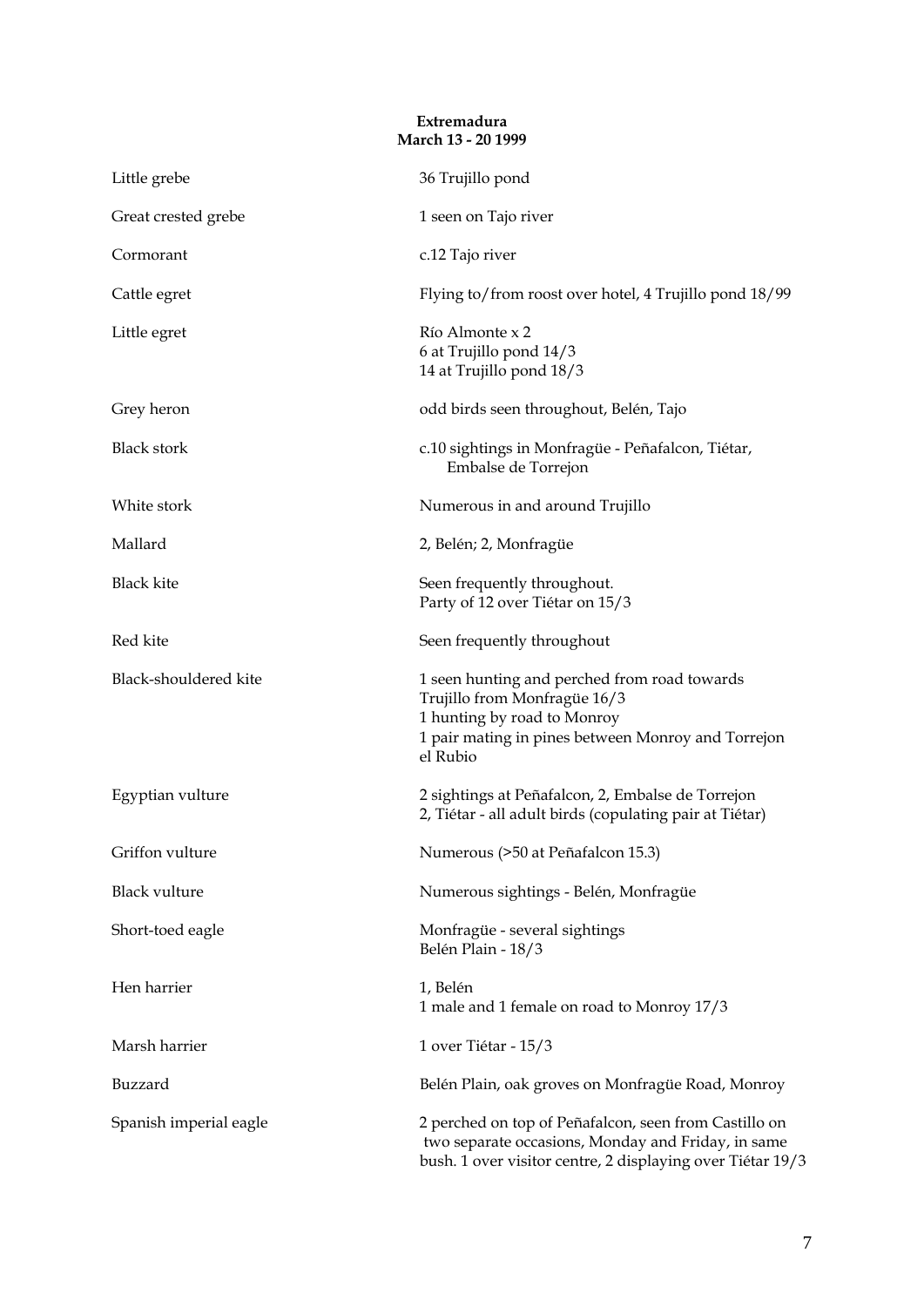| Booted eagle             | 1 dark phase over Tiétar - 15/3<br>1 pale phase, Valdesalor    |  |
|--------------------------|----------------------------------------------------------------|--|
| Lesser kestrel           | Belén Plain<br>Numerous at Trujillo                            |  |
| Kestrel                  | 1, Belén                                                       |  |
| Merlin                   | 2, Belén Plain 14/3                                            |  |
| Peregrine                | 1, Peñafalcon<br>1, Embalse de Torrejon                        |  |
| Red-legged partridge     | 2, Belén                                                       |  |
| Quail                    | Valdesalor 1 heard                                             |  |
| Moorhen                  | 1, Belén                                                       |  |
| Coot                     | 2, Trujillo Pond 17/3                                          |  |
| Little bustard           | 33 Belén Plain 14/3<br>$30 + Valdesalor 16/3$<br>46 Belén 18/3 |  |
| Great bustard            | 8, Belén 14/3<br>50+ Valdesalor<br>12, Belén 18/3              |  |
| Stone-curlew             | 2, Valdesalor                                                  |  |
| Little ringed plover     | 2, Río Almonte 14/3<br>8, Trujillo pond 14/3                   |  |
| Golden plover            | c.60 Valdesalor 16/3                                           |  |
| Lapwing                  | 10, Belén                                                      |  |
| Redshank                 | 1, Trujillo pond                                               |  |
| Snipe                    | 1, Trujillo pond & 1, Belén 14/3                               |  |
| Green sandpiper          | 2, Trujillo pond 14/3                                          |  |
| Black-tailed godwit      | $x$ 3, Trujillo pond $15/3$<br>$x$ 4, Trujillo pond $18/3$     |  |
| Common sandpiper         | 1, Río Almonte                                                 |  |
| Black-winged stilt       | $x 5$ Trujillo pond $14/3$<br>x 18 Trujillo pond 18/3          |  |
| Black-headed gull        | 1, Trujillo pond                                               |  |
| Lesser black-backed gull | 1, Trujillo pond                                               |  |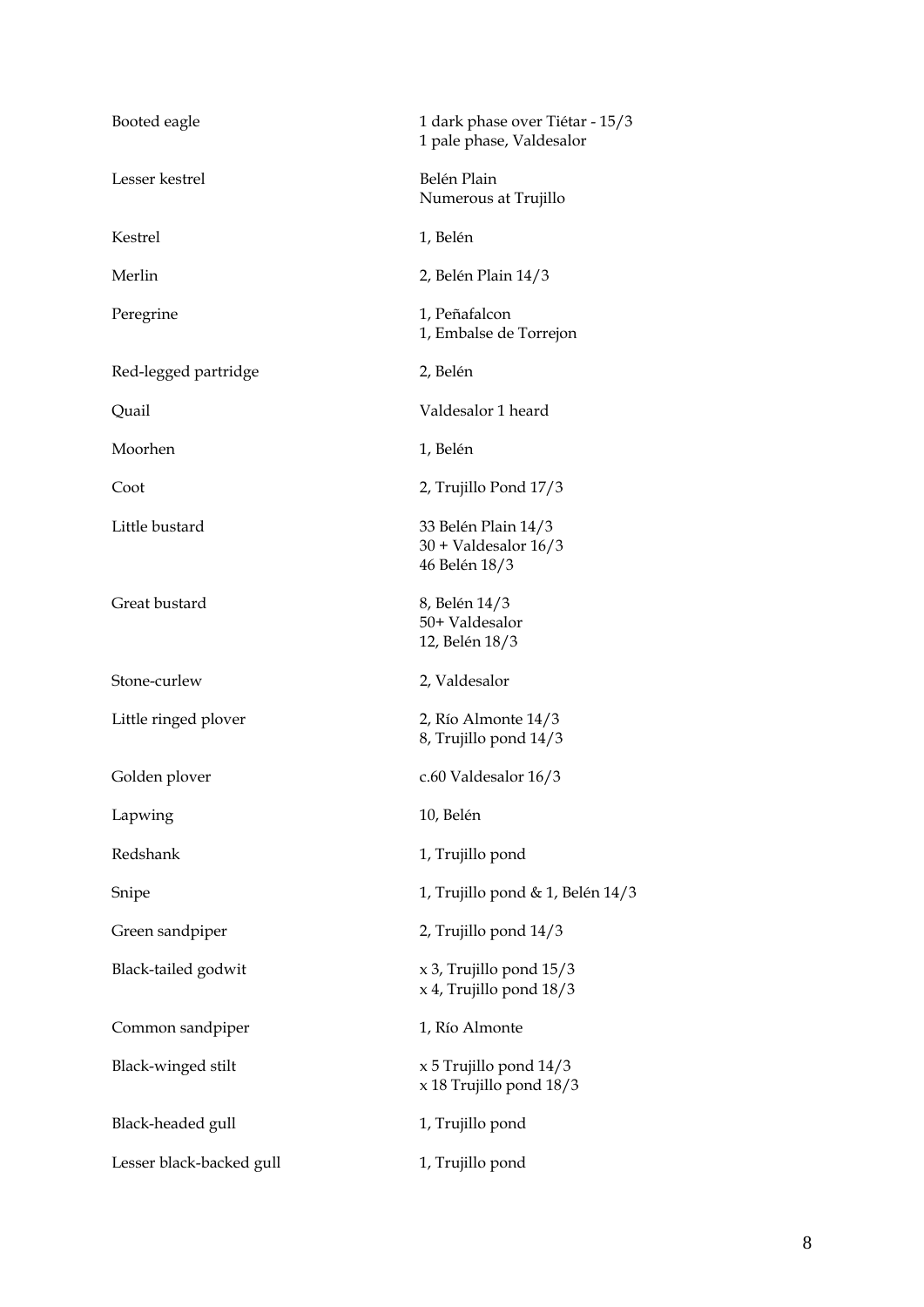| Black-bellied sandgrouse | 6, Belén Plain 14/3                                                        |  |
|--------------------------|----------------------------------------------------------------------------|--|
| Rock dove                | numerous feral                                                             |  |
| Woodpigeon               | Belén Plain<br>300 + Peñafalcon                                            |  |
| Collared dove            | Monfragüe                                                                  |  |
| Great spotted cuckoo     | 3 Belén Plain 14/3<br>1 by road to Cáceres 16.3<br>3 on road to Monroy     |  |
| Little owl               | $x 2$ , Belén 14/3 and 18/3                                                |  |
| Swift                    | over Trujullo                                                              |  |
| Pallid swift             | over Trujillo                                                              |  |
| Kingfisher               | 1, Trujillo pond 14/3<br>1, Valdesalor 16/3<br>3, Río Almonte 17/3         |  |
| Hoopoe                   | frequent                                                                   |  |
| Calandra lark            | frequent on plains                                                         |  |
| Crested lark             | frequent throughout                                                        |  |
| Thekla lark              | 1, Belén                                                                   |  |
| Woodlark                 | heard, Belén<br>seen at Belén 18/3                                         |  |
| Skylark                  | 3, Valdesalor 16/3                                                         |  |
| Red-rumped swallow       | c.8 at Monfragüe 15/3<br>4 at Monroy Road 17/3<br>nesting at Castillo 19/3 |  |
| House martin             | odd birds, Trujillo/Belén                                                  |  |
| Water pipit              | c.3 birds at Trujillo pond                                                 |  |
| Meadow pipit             | c.10 at Trujillo pond<br>c.100 at Valdesalor                               |  |
| Tree pipit               | c.3 at Trujillo pond 14/3                                                  |  |
| Grey wagtail             | 1, Trujillo pond                                                           |  |
| White wagtail            | Monfragüe (including race yarellii)                                        |  |
| Wren                     | heard Monfragüe<br>seen from road to Monroy                                |  |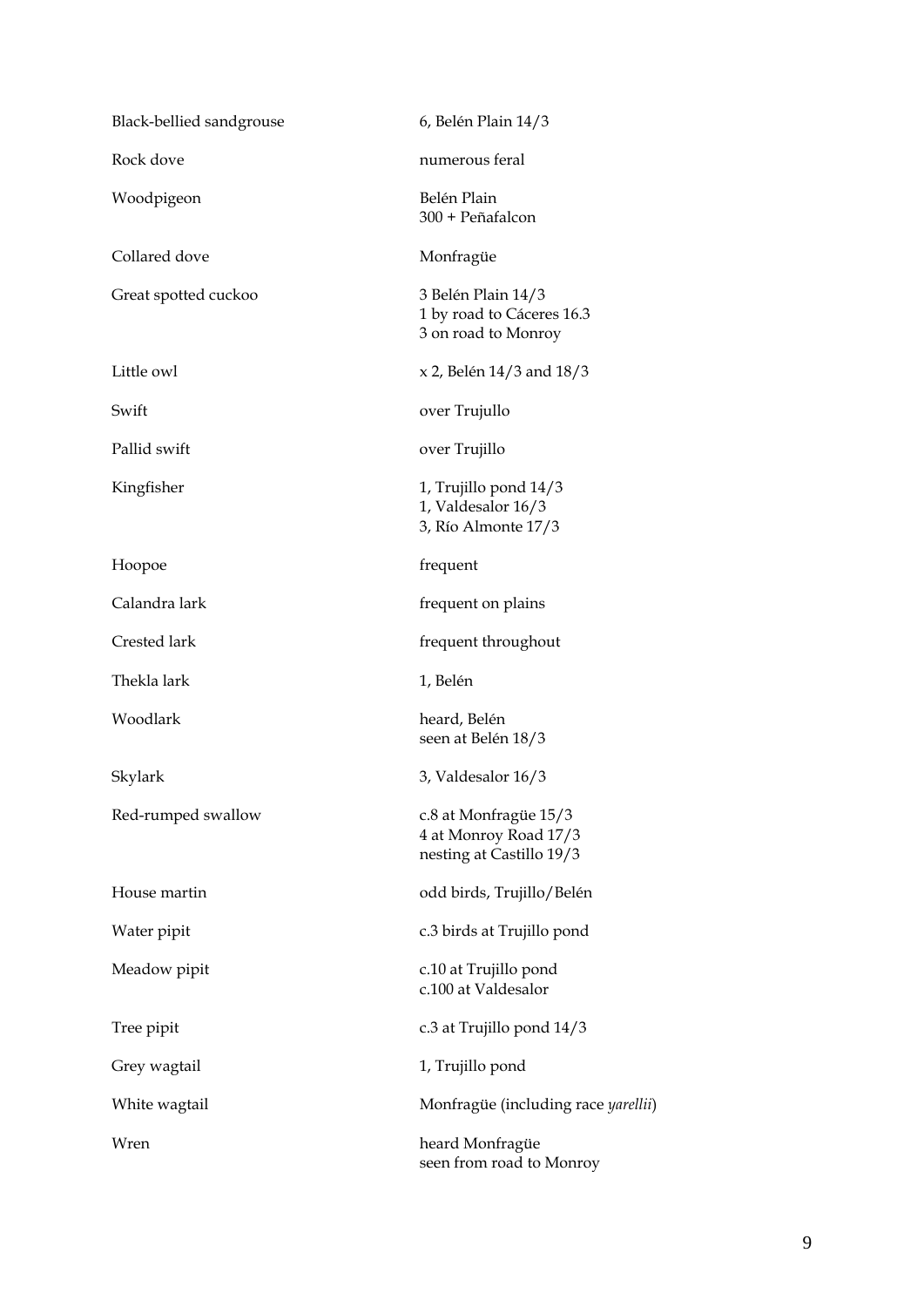| Robin                 | Monfragüe<br>Valdesalor                       |  |
|-----------------------|-----------------------------------------------|--|
| <b>Black redstart</b> | Monfragüe<br>Cáceres Plain                    |  |
| Stonechat             | Belén & Valdesalor                            |  |
| Northern wheatear     | x 3, Valdesalor                               |  |
| Blue rock thrush      | Monfragüe, Río Almonte                        |  |
| Blackbird             | throughout                                    |  |
| Song thrush           | Belén, Monfragüe                              |  |
| Mistle thrush         | seen frequently in dehesa                     |  |
| Cetti's warbler       | Tiétar Cliffs<br>From road to Monroy          |  |
| Fan-tailed warbler    | 1, Valdelalor                                 |  |
| Subalpine warbler     | 1, Belén 14/3 and 18/3                        |  |
| Sardinian warbler     | 1 heard Monfragüe<br>Seen from road to Monroy |  |
| Blackcap              | 1, Monfragüe<br>1, Valdesalor                 |  |
| Chiffchaff            | numerous (in reeds by water especially)       |  |
| Long-tailed tit       | Belén                                         |  |
|                       |                                               |  |
| Blue tit              | Monfragüe/Valdesalor                          |  |
| Great tit             | Monfragüe                                     |  |
| Southern grey shrike  | Belén Plain<br>Valdesalor                     |  |
| Jay                   | Trujillo                                      |  |
| Azure-winged magpie   | numerous in Dehesa                            |  |
| Magpie                | numerous throughout                           |  |
| Chough                | Monfragüe, 1 seen                             |  |
| Jackdaw               | seen frequently                               |  |
| Carrion crow          | outskirts of Trujillo                         |  |